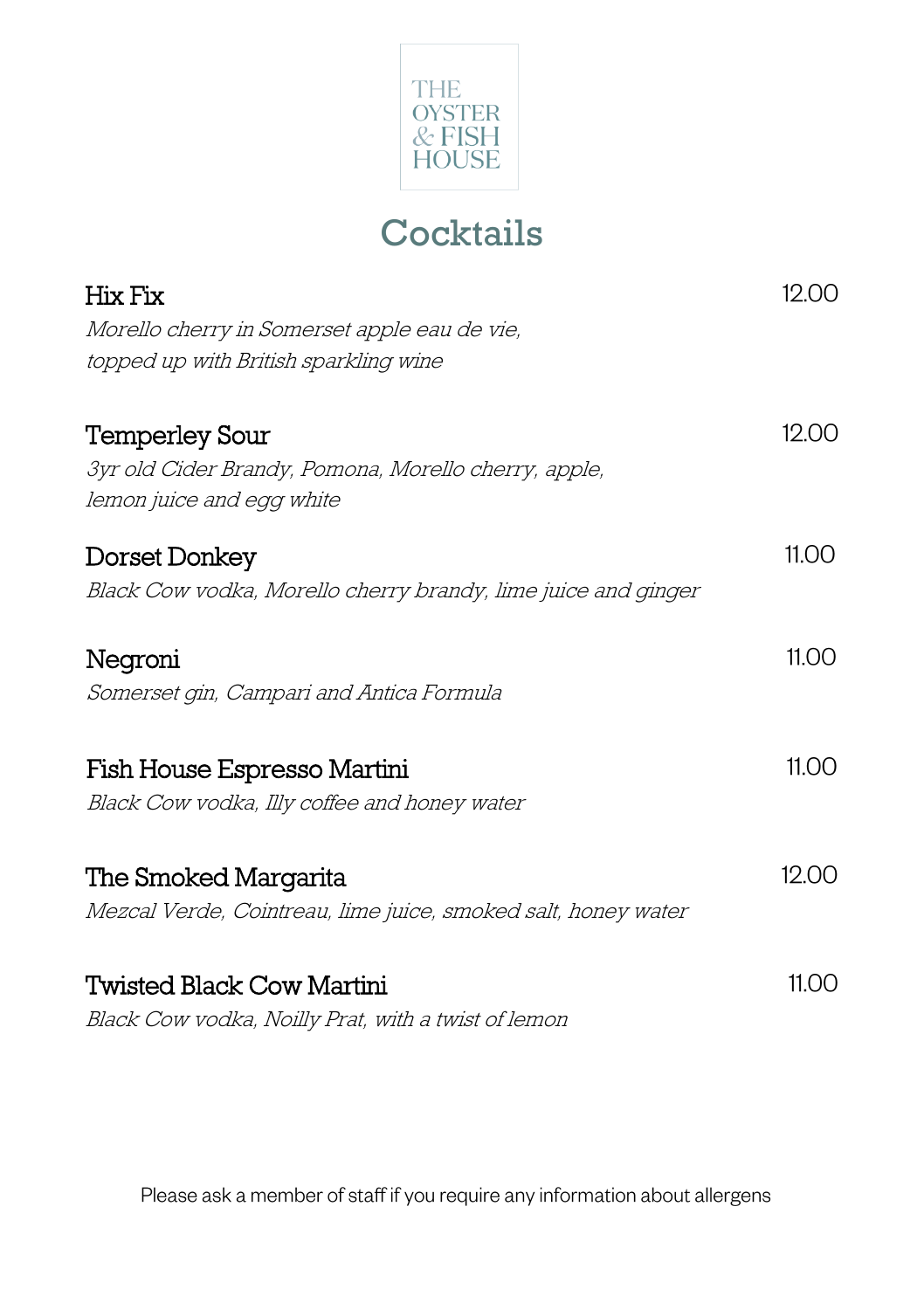## Beer, Cider, Perry - bottles

| 6.50 |
|------|
| 6.50 |
| 6.00 |
| 6.00 |
| 6.00 |
| 6.00 |
| 6.50 |
| 6.50 |
|      |
| 4.50 |
| 4.50 |
| 4.50 |
| 2.20 |
| 2.20 |
| 3.75 |
| 4.50 |
| 4.50 |
| 3.75 |
| 3.75 |
|      |

Orange juice 3.75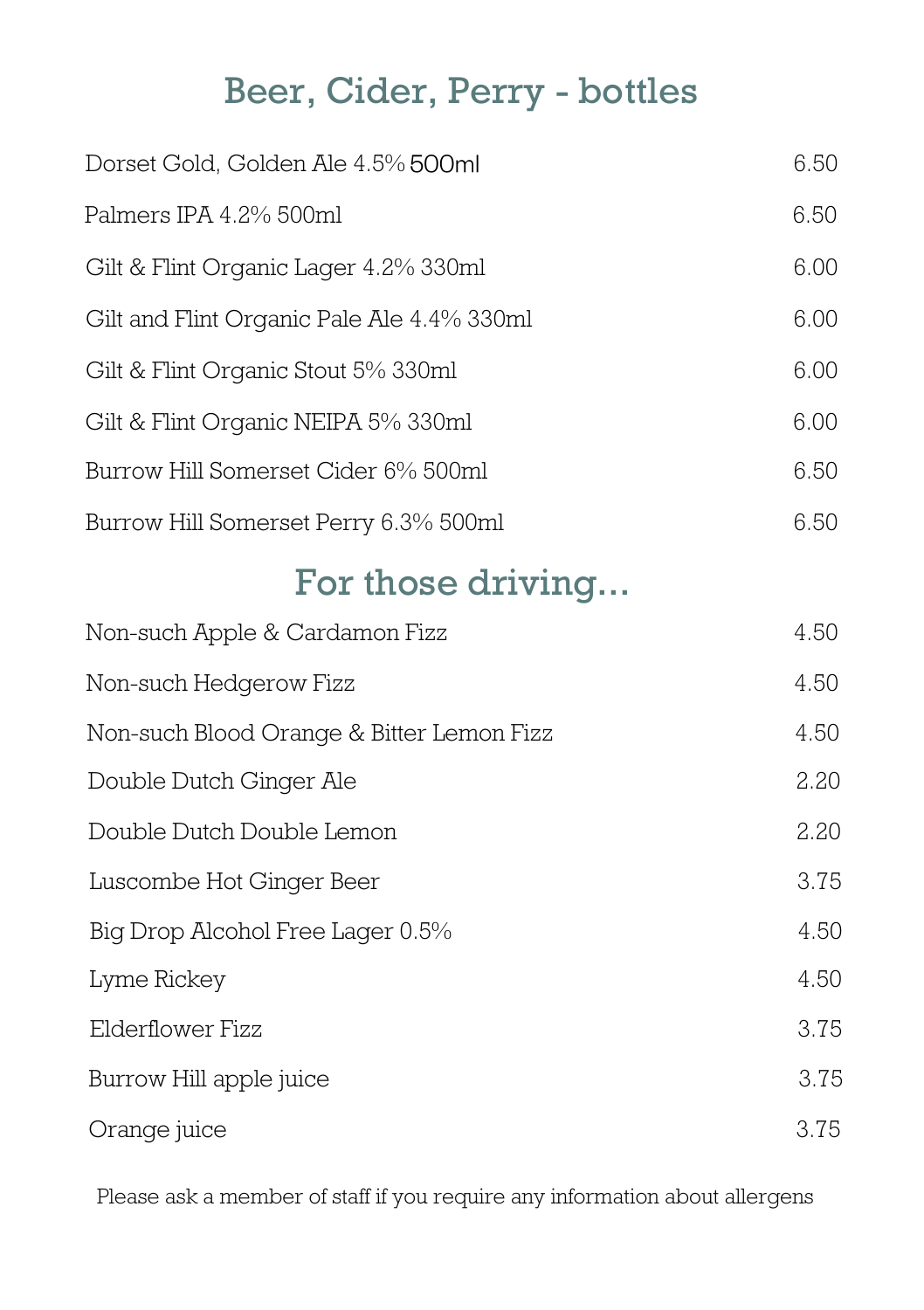# British Sparkling Wine

#### 125ml glass/Bottle

175ml glass/500ml carafe/Bottle

| Lyme Bay Brut Reserve, Devon NV        | 9.50/47.50  |
|----------------------------------------|-------------|
| Lyme Bay Brut Rosé, Devon NV           | 57.00       |
| Lyme Bay Brut, Classic Cuvee, Devon NV | 57.50       |
| Castlewood, Nature, Devon 2018         | 11.50/57.50 |
| Castlewood Rosé, Devon NV              | 12.50/62.00 |

## Rosé

| La Bastille, Cabernet Rosé, Vin de France, 2020      | 7.25/19.00/28.00 |
|------------------------------------------------------|------------------|
| Grenache, Villa Blanche, Pay D'Oc, France, 2020      | 7.90/22.00/33.00 |
| Rioja Rosado Bodegas Valdelana, Spain, 2020          | 31.00            |
| Bardolino Chiaretto Rosé, Monte del Frà, Veneto 2020 | 36.00            |
| Massaya Rosé, Beqaa Valley Lebanon 2020              | 47.00            |

| Magnum: Castlewood Rosé, Devon 2019 | 60.00 |
|-------------------------------------|-------|
|-------------------------------------|-------|

Wines by the glass served as a standard measure of 175ml 125ml measure also available Carafe served as a measure of 500ml Please ask a member of staff if you require any information about allergens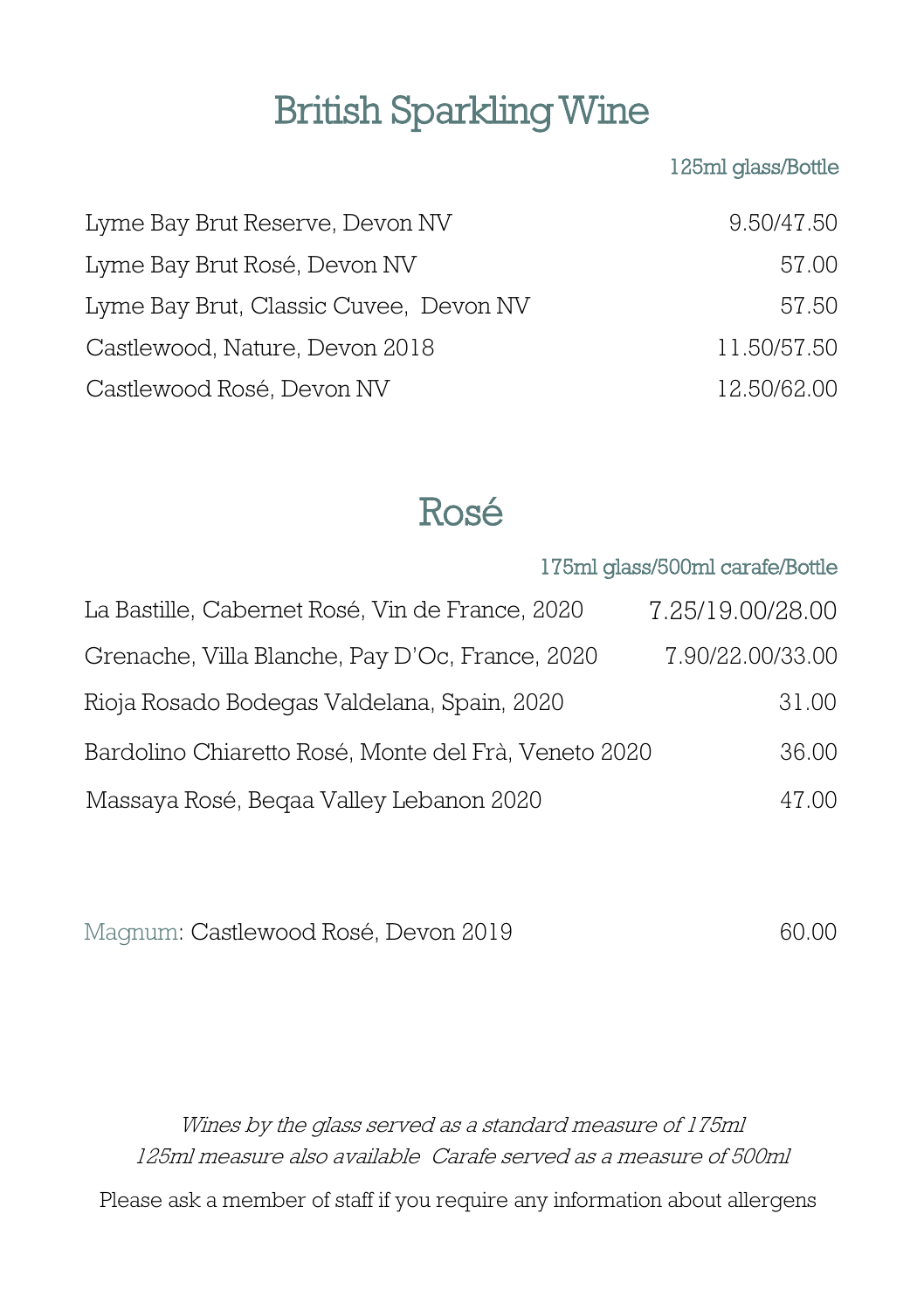### White Wine

### What Mark's Drinking...by the glass (175ml)

Lyme Bay Sandbar, Devon, 2019 9.35

|                                                                        | 175ml glass/500ml carafe/Bottle |
|------------------------------------------------------------------------|---------------------------------|
| Pecorino Spinelli, Terre Di Chieti IGT, Italy, 2020                    | 6.40/18.30/27.50                |
| Foncalieu L'Autantique, Viognier, France, 2019                         | 30.00                           |
| Picpoul de Pinet, Villa Blanche, France, 2020                          | 7.95/22.75/34.00                |
| Fiano, Rue Di Piane, Terre Di Chieti, Italy, 2020                      | 36.00                           |
| Château Puyanché Blanc, Côte de Bordeaux, France 2019                  | 39.50                           |
| Tonnix, Douro Branco, Quinta de la Rosa, Portugal '18 9.75/28.50/40.00 |                                 |
| Chenin Blanc, Cedarberg Private Cellar, South Africa                   | 43.50                           |
| Albariño Bodegas Santiago, Rias Baixas, Spain                          | 10.70/28.50/46.00               |
| Chablis, Domaine de Chaude Écuelle, France 2019                        | 51.00                           |
| Massaya Blanc, Beqaa Valley, Lebanon, 2020                             | 51.00                           |
| Devon Minnow, Block HH, Castlewood, Devon 2020                         | 52.00                           |
| Sancerre, 'Le Chêne du Roy', Domaine Girault, France                   | 60.00                           |
| Pouilly-Fuissé, Famille Paquet, Burgundy, France 2018                  | 82.00                           |

Mark and his fishing buddy Robin Hutson of The Pig Hotels teamed up with Rob Corbett of Castlewood Vineyards to create Devon Minnow. So called, because the vineyard is small, located in Devon and they dreamt about it whilst on a fishing trip. So Block HH at Castlewood Vineyard is their little 'minnow' in a Devon Valley. Made from Bacchus The God of Wine' grapes, barrelfermented and aged in French oak for 6 months.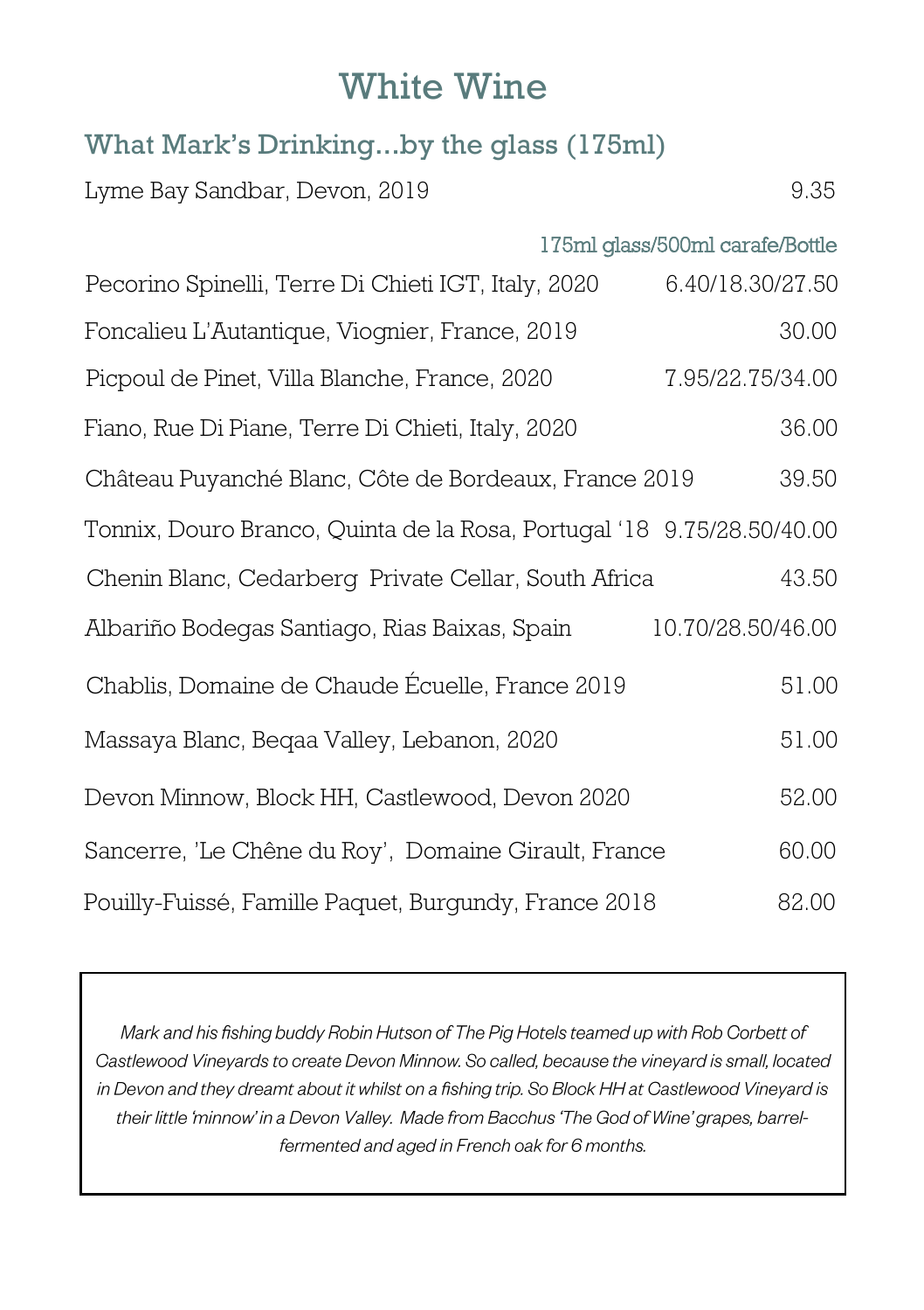### Red

|                                                          | 175ml glass/500ml carafe/Bottle |       |
|----------------------------------------------------------|---------------------------------|-------|
| Cielo Pinot Nero - IGT Trevenezie, Italy 2018            | 6.00/17.40/26.00                |       |
| Chapeau Melon Rouge, Jérémie Hutchet, Vin de France 2020 |                                 | 31.00 |
| Félicette Grenache Noir, Pays d'Oc, France 2019          |                                 | 32.00 |
| Tonnix Tinto, Quinta de la Rosa, Douro, Portugal, '18    | 9.75/28.50/40.00                |       |
| Fleurie 'Grille Midi', Château de Raousset, France 2019  |                                 | 41.00 |
| Massaya Le Colombier Beqaa Valley Lebanon 2020           |                                 | 41.00 |
| Liberta, Fattoria, Collazzi, Italy 2016                  |                                 | 52.00 |

Wines by the glass served as a standard measure of 175ml 125ml measure also available Carafe served as a measure of 500ml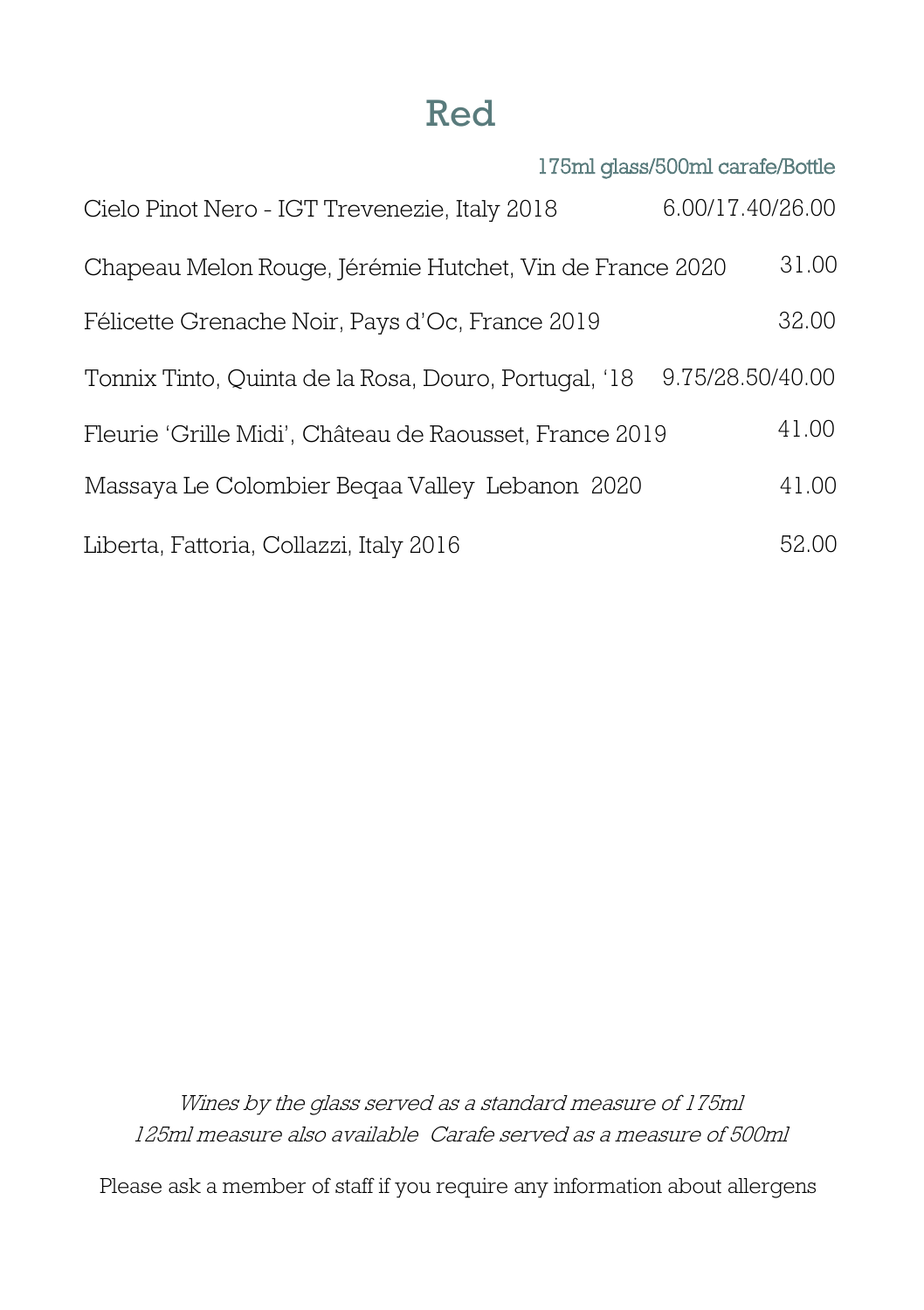Spirits are served in a 50ml measure | 25ml measure is available upon request

### Gin

| Somerset             | 7.00  |
|----------------------|-------|
| Salcombe Start Point | 7.50  |
| Conker               | 7.50  |
| Hepple               | 11.50 |
| Cotswold Dry         | 900   |

### Vodka

Black Cow Pure milk vodka 750

Black Cow is the world's first Pure Milk Vodka. Made in Childhay, West Dorset using what is left over from grass grazed cows milk after making cheese. Using milk as their only source ingredient is what makes Black Cow vodka so deliciously smooth.

### Tequlia/Mezcal

| Ocho Blanco  | 8.00 |
|--------------|------|
| Mezcal Verde | 8.00 |

#### **Aperitifs**

| Aperol           |      | 7.50 Antica Formula | 8.00 |
|------------------|------|---------------------|------|
| Campari          |      | 7.50 Fernet Branca  | 7.50 |
| Kamm & Sons      |      | 6.60 Noilly Prat    | 6.60 |
| Tarquin's Pastis | 6.80 |                     |      |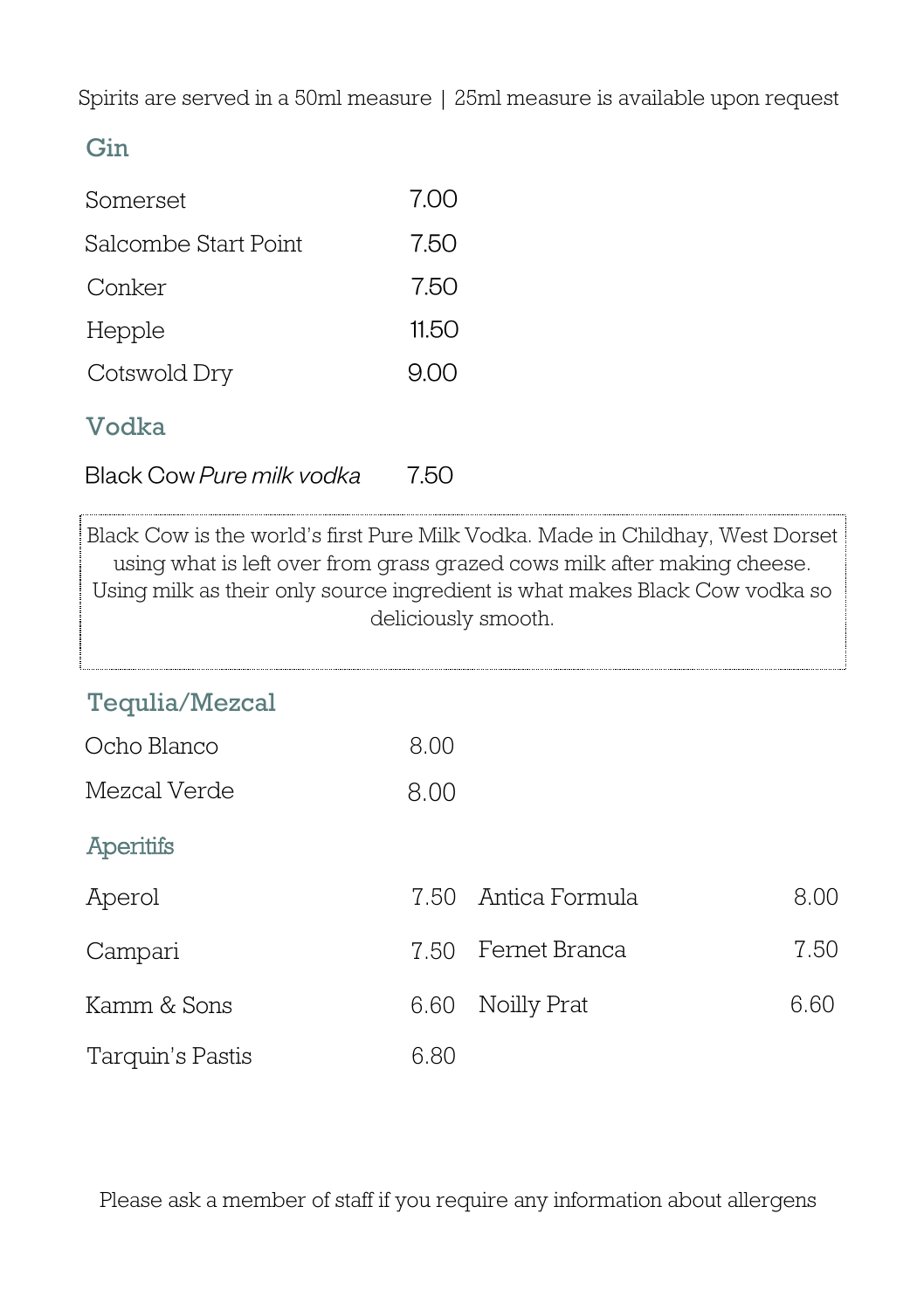Spirits are served in a 50ml measure | 25ml measure is available upon request

### Rum

| Pampero Blanco     | 7.50 Macchu pisco | 8.00 |
|--------------------|-------------------|------|
| Appleton Signature | 7.50 Brugal Anejo | 7.50 |

#### Bourbon

| Bulleit Bourbon       | 8.00  | Bulleit Rye         | 12.00 |
|-----------------------|-------|---------------------|-------|
| Woodford Reserve      | 8.OO  | Woodford Double Oak | 14.50 |
| Old Forester 86 Proof | 15.00 | Jack Daniels        | 7.00  |

#### Whiskey

| Cotswolds          | 9 N N | Glenkinchie 12 yo | 10.80 |
|--------------------|-------|-------------------|-------|
| Jamesons           | 7.50  | Talisker 10 yo    | 11.20 |
| Auchentoshan 12 yo | 9.60  | Jamesons          | 7.50  |